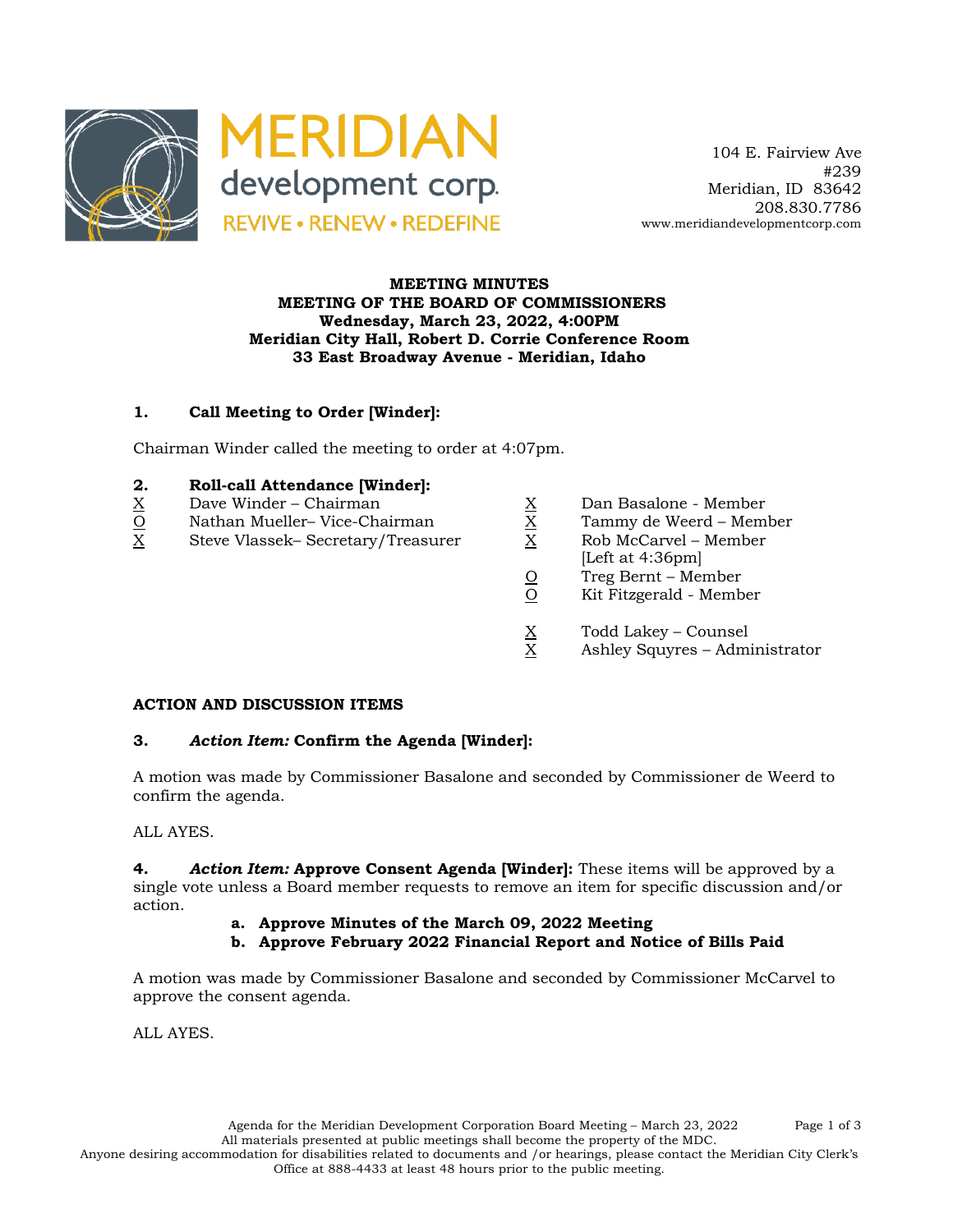# **5.** *Discussion Item:* **Legislative Update [David Lehman]**

David reviewed the latest on the property tax bill along with additional legislation related to: broadband infrastructure; workforce housing; and water/sewer infrastructure improvements.

#### **6.** *Action Item:* **Consideration of approval of Reimbursement Request #4 by Brighton Corporation for the Ten Mile Urban Renewal District and corresponding resolution 22-006 [Squyres]**

Squyres introduced the topic and reviewed CLA's memo to the board for reimbursement #4 in the amount of \$918,103.03. This reimbursement leaves approximately \$2.5M left in received eligible costs to be reimbursed. A motion was made by Commissioner McCarvel and seconded by Commissioner Basalone to approve reimbursement #4.

ALL AYES.

#### **7.** *Action Item:* **Consideration of approval of allowing a letter of support and a funds commitment letter to be submitted on behalf of MDC for the Nine Mile Floodplain grant application to the State of Idaho/FEMA [Squyres]**

Squyres introduced the topic and reviewed the two letters that are needed to be submitted as part of the 2022 FEMA grant for the Nine Mile Floodplain. A motion was made by Commissioner Basalone and seconded by Commissioner Vlassek to approve the letters.

ALL AYES.

## **8.** *Action Item:* **Consideration of approval of the 2021 Meridian Development Corporation Annual Report and corresponding resolution 22-007 [Squyres]**

Squyres introduced the topic and reviewed the 2021 Annual Report with the board. A motion was made by Commissioner Vlassek and seconded by Commissioner Basalone to approve the 2021 Annual Report.

ALL AYES.

# **9. MDC Project Updates [Squyres]**

Squyres provided project updates on Union 93; the Civic Block; Old Town Lofts; the BID discussion; and regarding property acquisition in downtown Meridian.

**10.** *Discussion Item:* **Counsel's Report [Lakey]:** Counsel Lakey will review legal topics that need to be brought to the attention of the Board.

No report.

**11.** *Discussion Item:* **Administrator's Report [Squyres]:** Administrator Squyres will review topics that need to be brought to the attention of the Board.

No report.

## **12.** *Discussion Item:* **Chairman's Report**

No report.

## **13. Public Comment**

Agenda for the Meridian Development Corporation Board Meeting – March 23, 2022 Page 2 of 3 All materials presented at public meetings shall become the property of the MDC. Anyone desiring accommodation for disabilities related to documents and /or hearings, please contact the Meridian City Clerk's